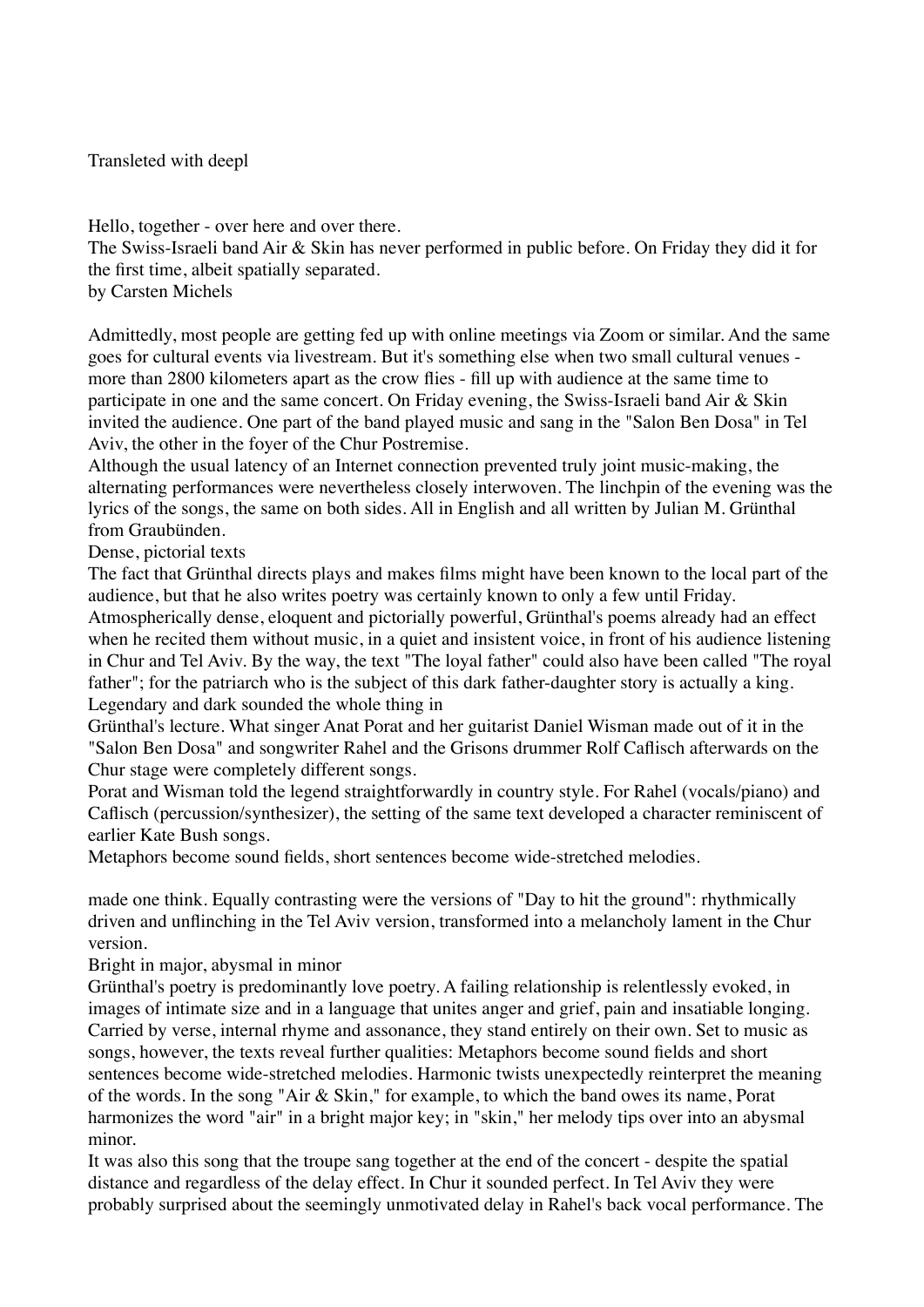proof was provided by a cell phone recording of the performance from the "Salon Ben Dosa", which was subsequently transmitted to the Postremise and played here for a few bars. "Thank you, internet," Grünthal commented on the questionable matter, half grinning, half shrugging. Real united soon, please

But the evening remained impressive: through the simultaneous artistic experience at two locations on different continents, across the Mediterranean, national borders, peoples and armies. The realization from the experiment: Air & Skin should definitely be united on stage - whether in a cultural meeting place in the heart of Tel Aviv, in its Chur counterpart on Engadinstrasse or elsewhere. For real now. Translated with www.DeepL.com/Translator (free version)

# Hallo, zusammen – hüben wie drüben

Die schweizerisch-israelische Band Air & Skin ist noch nie öffentlich aufgetreten. Am Freitag tat sie es erstmals, wenn auch räumlich getrennt.

## von Carsten Michels

Zugegeben, von Online-Treffen via Zoom oder Ähnlichem haben die meisten allmählich die Nase voll. Von Kultur-Events per Livestream genauso. Doch es ist etwas anderes, wenn zwei kleine Kulturhäuser – mehr als 2800 Kilometer Luftlinie voneinander entfernt – sich zeitgleich mit Publikum füllen, um gemeinsam an ein und demselben Konzert teilzunehmen. Dazu eingeladen hatte am Freitagabend die schweizerisch-israelische Band Air & Skin. Deren einer Teil musizierte und sang im «Salon Ben Dosa» in Tel Aviv, der andere im Foyer der Churer Postremise.

Zwar verhinderte die übliche Latenz einer Internetverbindung das wirklich gemeinsame Musizieren, dennoch waren die abwechselnden Vorträge eng miteinander verflochten. Als Dreh- und Angelpunkt des Abends dienten die Texte der Songs, hüben wie drüben dieselben. Alle in Englisch und allesamt verfasst vom Bündner Julian M. Grünthal.

## **Dichte, bildstarke Texte**

Dass Grünthal Theaterstücke inszeniert und Filme dreht, dürfte dem hiesigen Teil des Publikums bekannt gewesen sein; dass er aber auch Lyrik macht, wussten bis Freitag sicher nur wenige. Atmosphärisch dicht, wortgewandt und bildstark wirkten Grünthals Gedichte allein schon, wenn er sie ohne Musik rezitierte, mit leiser und eindringlicher Stimme, vor seinem in Chur und Tel Aviv lauschenden Publikum. Der Text «The loyal father» (Der treue Vater) hätte übrigens auch «The